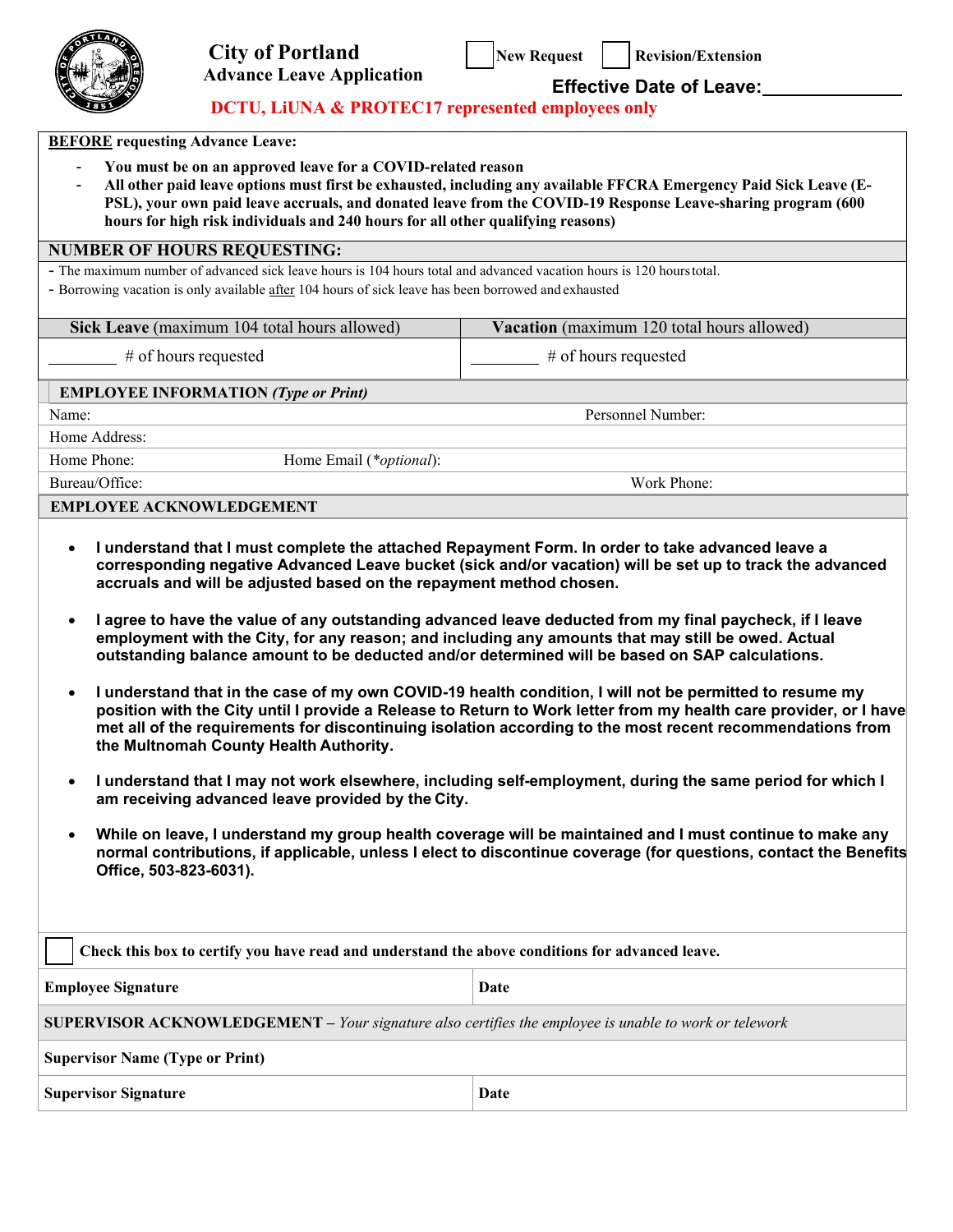

**Employee Name: Date: Date: Date: Date: Date: Date: Date: Date: Date: Date: Date: Date: Date: Date: Date: Date: Date: Date: Date: Date: Date: Date: Date: Date: Date: Date** 

**PERNR #** 

1. Repayment is based on the rate of pay when leave is advanced, listed as the Effective Date of Leave on the **Advanced Leave Application. Total number of hours being repaid must match total number of hours advanced.**

| # of Sick<br><b>Leave Hours</b> | # of Vacation<br><b>Hours</b> | Total # of Hours | Rate of pay | <b>Estimated total \$ amount</b> |
|---------------------------------|-------------------------------|------------------|-------------|----------------------------------|
|                                 |                               |                  |             | \$0.00                           |
|                                 |                               |                  |             | \$0.00                           |
|                                 |                               |                  |             | \$0.00                           |

♦ **Check the box(es) in #2, #3** *or* **#4 below which describes the employee deduction agreement:**

**2. Employee agrees to have repayment deducted from their paycheck. Estimated amount provided by bureau in #1 above. Actual amount to be deducted will be based on SAPcalculations**

|    | Employee requests amount of repayment from #1 be deducted in equal amounts over the next<br>biweekly pay periods. Biweekly deductions cannot exceed a period of 24 months from the last<br>date of advanced leave usage. \$___________ will be deducted from each paycheck beginning with the first<br>paycheck following correct completion and submission of this form. Employee agrees that if they leave<br>City employment the remaining balance due will be deducted from their final paycheck. Amounts are<br>deducted post-tax. Corresponding Advanced Leave bucket(s) will be zeroed out upon full repayment. |
|----|------------------------------------------------------------------------------------------------------------------------------------------------------------------------------------------------------------------------------------------------------------------------------------------------------------------------------------------------------------------------------------------------------------------------------------------------------------------------------------------------------------------------------------------------------------------------------------------------------------------------|
| 3. | Employee agrees to have repayment paid via leave accruals.                                                                                                                                                                                                                                                                                                                                                                                                                                                                                                                                                             |
|    | Employee agrees to have newly accrued corresponding leave posted to the Advanced Leave bucket(s) to pay back<br>the negative balance. Once the negative balance has been repaid new leave accruals will return to being posted in<br>the appropriate regular sick or vacation buckets.                                                                                                                                                                                                                                                                                                                                 |
| 4. | Employee agrees to have repayment paid via a combination of repayment deducted from theirpaycheck<br>and leave accruals. Estimated amount provided by bureau in #1 above. Actual amount to be<br>deducted will be based on SAP calculations. (both boxes below must becompleted)<br>Employee requests amount of repayment from #1 be deducted in equal amounts over the next                                                                                                                                                                                                                                           |
|    | biweekly pay periods. Biweekly deductions cannot exceed a period of 24 months from the<br>last date of advanced leave usage. \$_____will be deducted from each paycheck beginning with the<br>first paycheck following correct completion of this form. Employee agrees that if they leave City employment<br>the remaining balance due will be deducted from their final paycheck. Amounts are deducted post-tax.<br>Advanced Leave bucket(s) will be adjusted appropriately.                                                                                                                                         |
|    | Employee agrees to have ________ hours of Sick leave accruals and/or ___________ hours of Vacation leave accruals<br>they earn post in the similar Advanced Leave bucket(s) to pay back the negative balance. Once the negative<br>balance has been repaid then new leave accruals will return to being posted in the corresponding sick or<br>vacation buckets.                                                                                                                                                                                                                                                       |

**Authorizations:**  *Employee's signature authorizes that if they leave City employment the remaining balance due will be deducted from their final paycheck.*

| <b>Employee Signature:</b>            | Date: |
|---------------------------------------|-------|
| Timekeeper/OBPA Name/Signature:       | Date: |
| <b>Bureau Manager Name/Signature:</b> | Date: |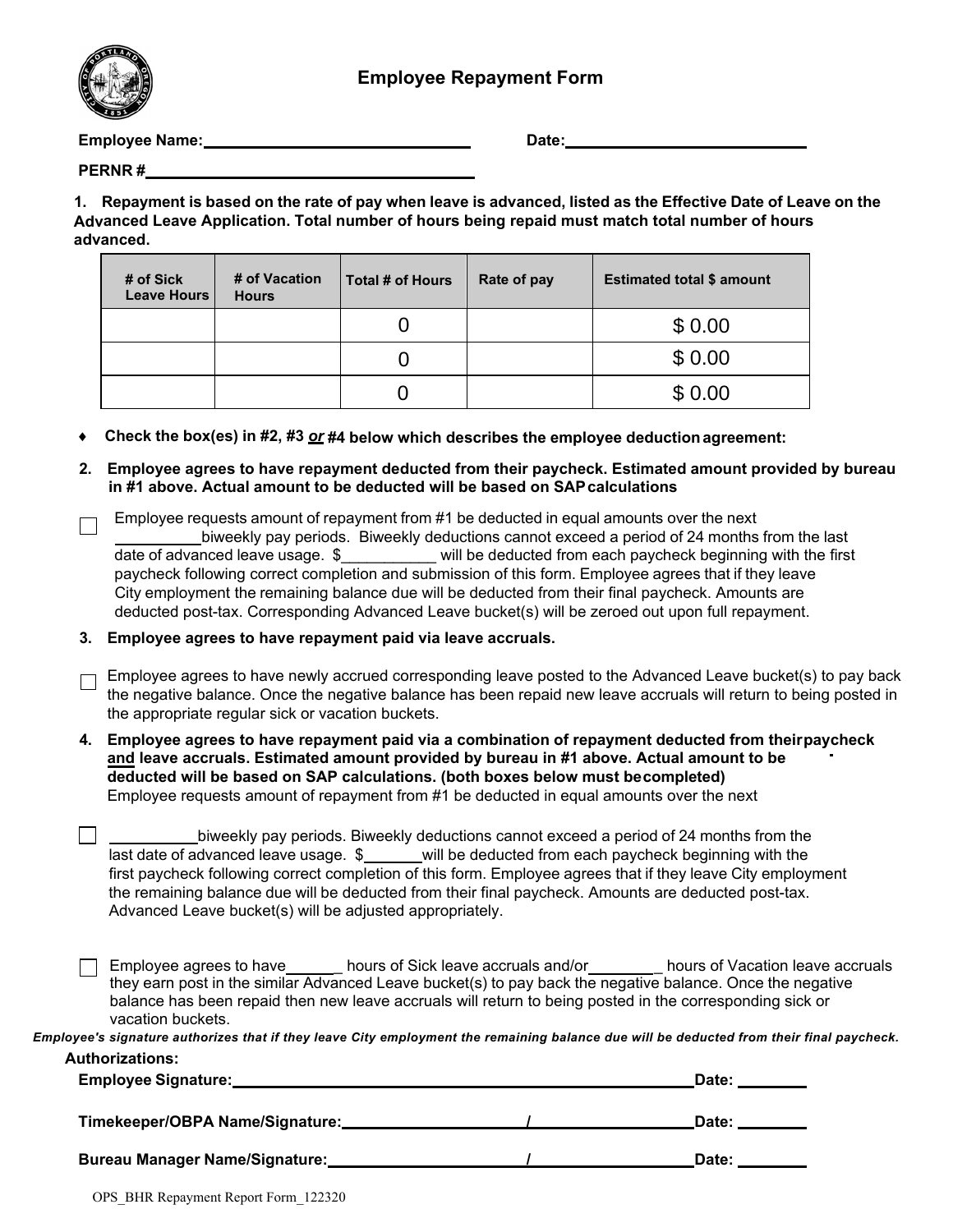# **Employee Repayment Requirements & Process**

#### **Requirements**

- 1) Employees requesting Advance Leave must complete the Advance Leave Application and Employee Repayment Form
- 2) Employees must give their permission to make corrections which result in a deduction in the employee's pay prior to the adjustment being made.

#### **Employee**

1) Complete and sign both the Advance Leave Application and Employee Repayment Form. Please see your Timekeeper with any questions. Submit completed form to your Timekeeper.

#### *Example for filling out the Repayment form:*

#### **Completed on Advance Leave Form:**

| <b>NUMBER OF HOURS REOUESTING:</b>                                                                                   |                             |  |  |  |
|----------------------------------------------------------------------------------------------------------------------|-----------------------------|--|--|--|
| - The maximum number of advanced sick leave hours is 104 hours total and advanced vacation hours is 120 hours total. |                             |  |  |  |
| - Borrowing vacation is only available after 104 hours of sick leave has been borrowed and exhausted                 |                             |  |  |  |
|                                                                                                                      |                             |  |  |  |
| Vacation (maximum 120 hours total allowed)<br>Sick Leave (maximum 104 hours total allowed)                           |                             |  |  |  |
| 104<br># of hours requested                                                                                          | 120<br># of hours requested |  |  |  |

# **If you borrowed 224 hours (104 sick leave and 120 vacation) these are the 3 ways you could repay it:**

A. Pay back as a payroll deduction over the next 24 months (52 pay periods). Complete Repayment form as follows:

| <b>Employee Name: John Smith</b> | Date: 2/11/2021 |
|----------------------------------|-----------------|
| <b>PERNR#123456</b>              |                 |

1. Repayment is based on the rate of pay when leave is advanced listed as Effective Date of Leave on Advance Leave Application. Total number of hours repaying must match total number of hours advanced.

| # of Sick<br><b>Leave Hours</b> | # of Vacation<br><b>Hours</b> | Total # of Hours | Rate of pay | <b>Estimated total \$ amount</b> |
|---------------------------------|-------------------------------|------------------|-------------|----------------------------------|
| 104                             | 120                           | 224              | 25.00       | \$5,600.00                       |
|                                 |                               |                  |             | \$0.00                           |
|                                 |                               |                  |             | \$0.00                           |

- $\bullet$  Check the box(es) in #2, #3 or #4 below which describes the employee deduction agreement:
- 2. Employee agrees to have repayment deducted from their pay. Estimated amount provided by bureau in #1 above. Actual amount to be deducted will be based on SAP calculations
- Employee requests amount of repayment from #1 be deducted in equal amounts over the next  $\blacksquare$  $52$ biweekly pay periods. Biweekly deductions cannot exceed a period of 24 months from the last date of advanced leave usage. \$107.70 will be deducted from each paycheck beginning with the first paycheck following correct completion of this form and prior period adjustments to employee's records in SAP. Employee agrees that if they leave City employment the remaining balance due will be deducted from their final paycheck. \$ are deducted post-tax. Advanced Leave bucket(s) will be zeroed out.
- B. Pay back via leave accruals. This means that as you earn new leave accruals they will post to the negative Advance Leave bucket(s) to pay them back until balance is down to zero. Complete Repayment form as follows: